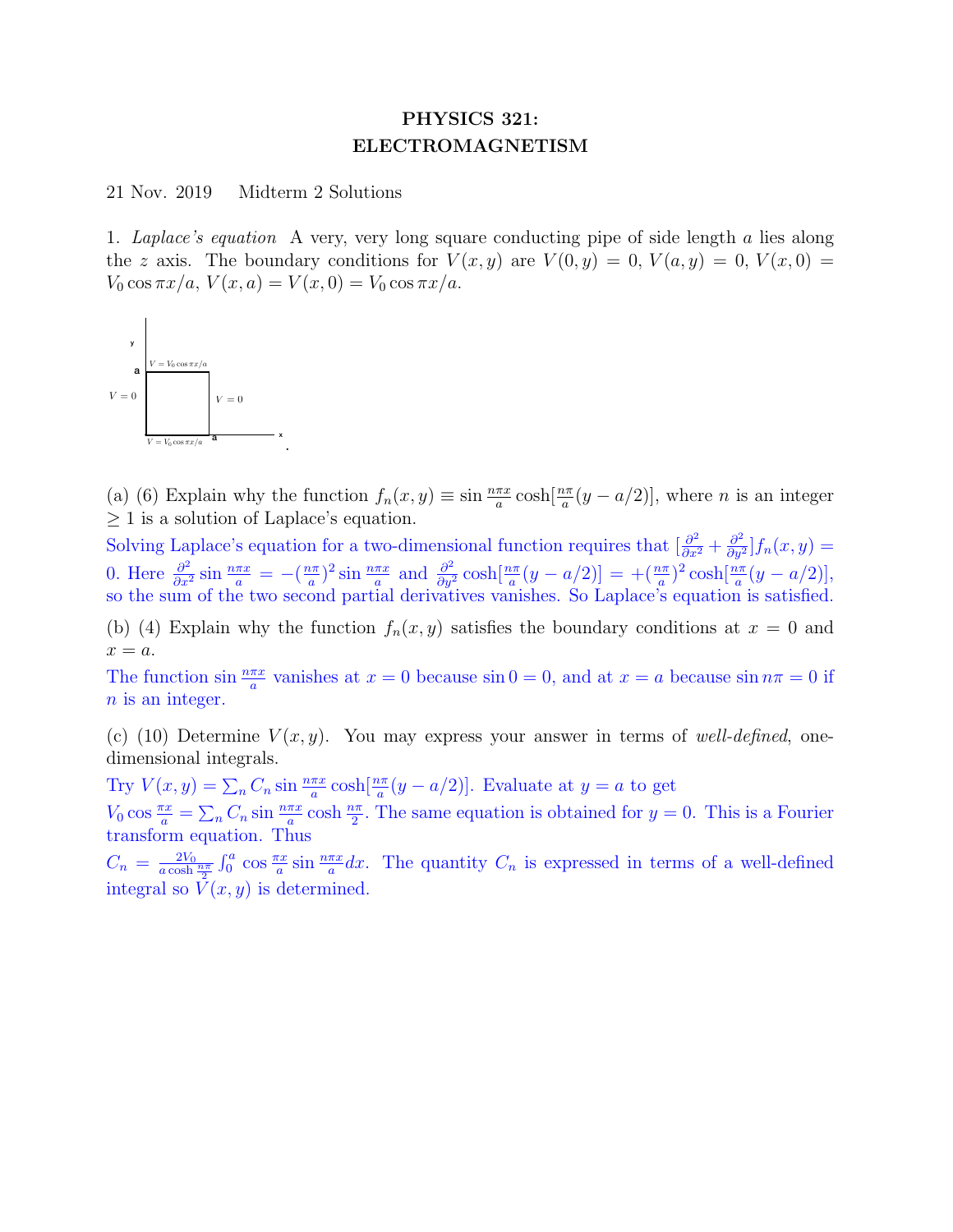2. Electric Dipoles

(a)  $(7)$  Find the dipole moment of a straight wire of length L with a linear charge density of the form  $\lambda(z) = \lambda_0 z / L$  for  $|z| < L/2$ .

In general  $\mathbf{p} = \int d^3r \, \mathbf{r} \rho(\mathbf{r})$ . In this problem the charge density is a linear (a) or surface charge (b).

The dipole moment is in the  $z$  direction with magnitude  $p=\int_{-L/2}^{L/2}\lambda(z)zdz=\int_{-L/2}^{L/2}\frac{\lambda_0\,z}{L}$  $\frac{0}{L}z dz = \lambda_0 \frac{z^3}{3L}$  $\frac{z^3}{3L}|_{-L/2}^{L/2} = \lambda_0 \frac{L^2}{12}.$ 

(b) (6) Find the dipole moment of a hollow sphere of radius  $R$  with a surface charge distribution  $\sigma(\theta) = (q/R^2) \cos \theta$ .

The dipole moment is in the z direction with magnitude

 $p = \int \sigma(\theta) z \, dA$ ,  $z = R \cos \theta$ ,  $dA \rightarrow 2\pi \sin \theta d\theta R^2$ So  $p = 2\pi (q/R^2)R^2 \int_0^{\pi} \sin \theta d\theta \cos \theta R \cos \theta = 2\pi q R(2/3)$ 

(c) (7) Find the force on an electric dipole p located a separation r away from a point charge  $q$ .

The force **F** on a dipole **p** is given by  $\mathbf{F} = \mathbf{p} \cdot \nabla \mathbf{E} = \nabla(\mathbf{p} \cdot \mathbf{E})$  because **p** is a constant vector. Here  $\mathbf{E} = \frac{q}{4\pi}$  $4\pi\epsilon_0$ r  $\frac{\mathbf{r}}{r^3}$ . So

 $\mathbf{F} = \frac{q}{4\pi d}$  $\frac{q}{4\pi\epsilon_0}[\frac{\boldsymbol{\nabla}(\mathbf{p}\cdot\mathbf{r})}{r^3} + \mathbf{p}\cdot\mathbf{r}\boldsymbol{\nabla}\frac{1}{r^3}] = \frac{q}{4\pi\epsilon_0}[\frac{\mathbf{p}}{r^3}]$  $\frac{\mathbf{p}}{r^3} - 3\frac{\mathbf{p}\cdot\mathbf{r}}{r^4}$  $\frac{\mathbf{p} \cdot \mathbf{r}}{r^4}$ ]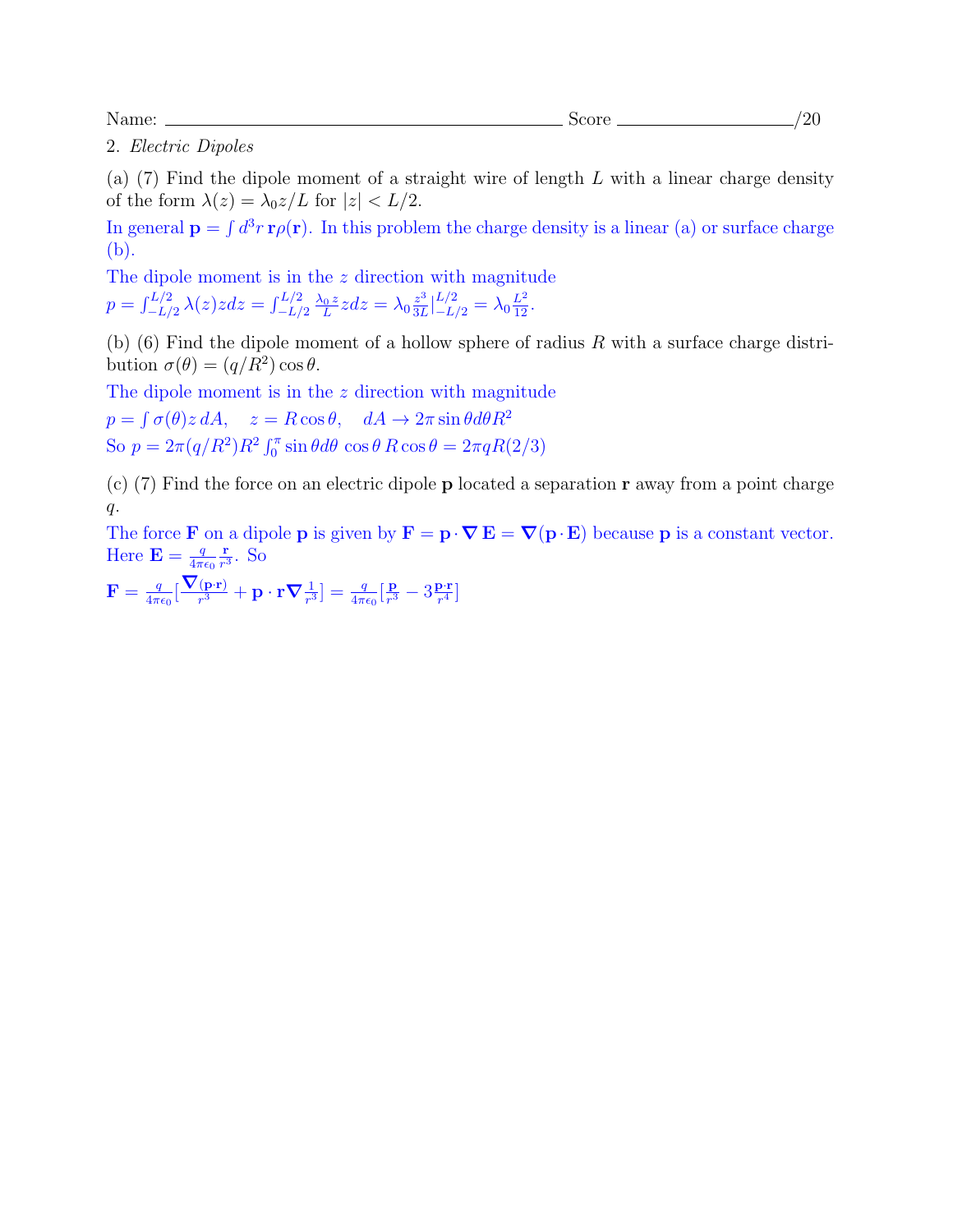3. Circular line charge A line charge in the shape of a circle of radius  $R$  is centered at the origin and lies in the xy plane. The linear charge density is given as  $\lambda$ .

*Circular line charge* A line charge in the shape of a circle of radius  $R$  is centered at the origin and lies in the xy plane. The linear charge density is given as  $\lambda$ .



(a) (2) Determine Q, the total charge on the ring.

 $Q = 2\pi \lambda R$ 

(b) (4) The electric potential can be written as  $V(r, \theta) = \sum_{l=0}^{\infty} f_l(r) P_l(\cos \theta)$ , where  $f_l(r)$  is an unspecified function that depends on  $l$  and the distance from the origin  $r$ , at all points in space that are not on the line charge. Determine the values of  $l$  for which the function  $f_l(r)$  must vanish. Explain.

There is a top down symmetry here. The geometry is invariant if  $\theta$  is replaced by  $\pi - \theta$ . This is reflection symmetry about the xy plane. This means that  $V(r, \theta) = V(r, \pi - \theta)$ .  $P_l(\theta) =$  $P_l(\pi - \theta)$  if l is an even integer and  $P_l(\theta) = -P_l(\pi - \theta)$  if l is odd. Therefore only even values of l enter.

(c) (4) Determine the electric potential  $V(z)$  at a position along the z axis.

For observation points along the z axis, all points on the ring are the same distance  $\sqrt{z^2 + R^2}$ away from the observation point. Thus

$$
V(z) = \frac{Q}{4\pi\epsilon_0} \frac{1}{\sqrt{z^2 + R^2}}.
$$

(d) (10) Determine the electric potential for positions such that  $r < R$ . You may define the answer to part (c) as  $V(z) = \frac{Q}{4\pi\epsilon_0} \sum_n C_n z^n$  for  $z < R$ , and take  $C_n$  as given. You may also taka  $P_l(x)$  as given.

For  $r < R$  the general solution of Laplace's equation with the azimuthal symmetry of this problem may be written as  $V(r, \theta) = \frac{Q}{4\pi\epsilon_0} \sum_{l=0} r^l A_l P_l(\cos\theta)$ , with  $A_l$  unknown. For points on the z axis this becomes  $V(r, \theta = 0) = V(z) = \frac{Q}{4\pi\epsilon_0} \sum_{l=0} A_l r^l$  because  $\cos 0 = 1$  and  $P_l(1) = 1$ . The answer to part (b) is  $V(z) = \frac{Q}{4\pi\epsilon_0} \sum_n C_n z^n = \frac{Q}{4\pi\epsilon_0}$  $\frac{Q}{4\pi\epsilon_0} \sum_l C_{2l} z^{2l}$  because  $V(z)$  depends on  $z^2$ . For points on the z axis  $z^2 = r^2$ . Thus  $A_l = C_{2l}$  and  $V(r, \theta) = \frac{Q}{4\pi\epsilon_0} \sum_{l=0} r^l C_{2l} P_l(\cos \theta)$ .

Alternate method (either method is ok) : In class we learned that  $\frac{1}{|\mathbf{r}-\mathbf{r}'|} = \frac{1}{\sqrt{x^2 + r'}}$  $\frac{1}{r^2+r^{\prime 2}-2\mathbf{r}\cdot \mathbf{r}^{\prime}}=% \frac{1}{\left( \frac{3}{4}\right) ^{2}+\left( \frac{3}{4}\right) ^{2}+\left( \frac{3}{4}\right) ^{2}}$  $\sum_{l=0}^{\ } \frac{r^l}{r^{\prime l+1}}$  $\frac{r^l}{r'^{l+1}}P_l(\hat{\mathbf{r}}\cdot\hat{\mathbf{r}'})$  if  $r < r'$ . For points **r** on the z-axis  $\hat{\mathbf{r}}\cdot\hat{\mathbf{r}'} = 0$  and  $P_l(0) = 0$  if l is an odd integer. Thus  $\frac{1}{\sqrt{2}}$  $\frac{1}{z^2+R^2} = \sum_{l=0 \text{even}} \frac{r^l}{R^{l+1}} P_l(0)$  with  $z^2 = R^2$ . This expression must match the